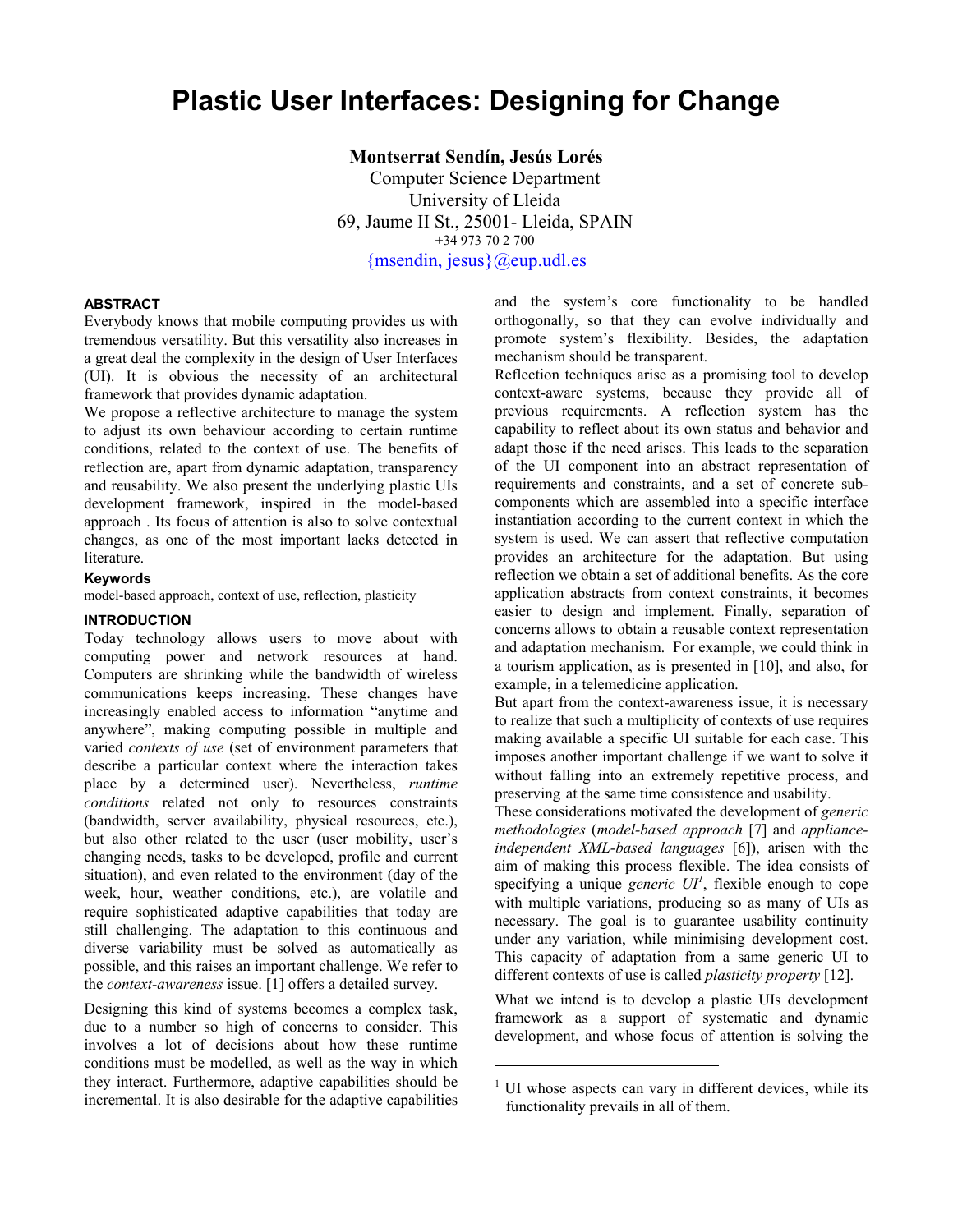anticipation to contextual changes, as one of the most important lacks detected in literature.

# **MODEL-BASED APPROACH: STATE OF THE ART**

The main idea of this kind of techniques is, on one hand, the fact that all of the relevant aspects of the UI are explicitly formalised and represented in declarative models that get together all the different requirements of each context of use (the *interface model<sup>2</sup>*), storing that way the conceptual representation of the interface. On the other hand, this kind of techniques also provides methods and tools that exploit these models for supporting the systematic development of the interface. The assemblage of the interface model with the underlying development tools is what is called *MB technique* [9].

MB techniques provide a lot of benefits. We can remark these ones as the most remarkable:

- Provide a more abstract description of UI than other UI development tools.
- Facilitate the creation of methods to design and implement UI in a systematic way and provide infrastructure to automate tasks related to UI design.
- Provide a comprehensive support of the whole system life-cycle.
- They are a user-centred design methodology.

There exist a great variety of examples. Even we can distinguish between a first and a second generation of MB techniques. See [8] to look up a complete overview of some of the best-known MB techniques.

Particularly we have revised in depth the MB techniques developed for three members of the RedWhale: Eisenstein, Vanderdonckt and Puerta [2], the method for *Universal Design of UIs* in [3], a framework for supporting plasticity [12], as well as the TERESA tool [6]. In general, the techniques proposed until now are substantially static. This means that situations provoked by contextual changes are not enough anticipated. It will be better a more dynamic solution.

In conclusion, although there are commercial products that use this kind of tools, there exist aspects that must be studied in order to increase their acceptation. In general, we can remark this set of problems and shortcomings:

- Complexity of the models and their notations.
- Multiple and meaningful differences (no consensus) in range, nature and notation of supported models, which make difficult the comparison and reutilization of models. It would be beneficial to dispose some standard notation.
- Difficulty to model the relationships between models (the *mapping* problem).
- The problem of post-editing refinements.

 $\overline{\phantom{a}}$ 

- They mostly support the generation of form-based UIs only (limited set of interactors, and also very simple).
- The problem of integrating the different UIs with their underlying application.

But, as far as we are conserned, the problems that we consider more important are the next ones:

- The problem of flexibility in content adaptation and coherence, that remains unsolved .
- The fact that they are in general substantially static, leaving without solving the anticipation to contextual changes, as it occurs, for example, in ARTStudio (Adaptation by Reification and Translation). This is the problem in which we are mainly focused.
- The lack of semantic information inside the models.

Definitely, the MB-UIDE should improve for addressing the problem of plasticity. We can assert that they are still challenging.

In our opinion, the set of models taken into account is quite limited. In general, they only consider tasks, users and platform models, leaving without modelling the contextual aspects, except in punctual cases. As a consequence of that, the anticipation to contextual changes rests still without solving. In our opinion, the context model has also to be considered and appropriately related to the rest of models, taking part in the process of constructing plastic UIs.

It is worthy to say that despite the apparent correlation between the user model and the context model, the utilisation of user modelling techniques within the domain of context-aware computing is a relatively unexploited research area.

## **OUR PROPOSAL**

## **The Reflective Architecture**

Under an object-oriented reflective architecture view [5, 11, 14], a system is considered integrated by two parts: the application part and the reflective part, which is capable of reasoning about and acting upon itself. These parts reside in two different levels: the base level and the meta level, respectively. The components related to the functionality of the application are represented at the base level, and they are manipulated by the meta level. The base level has no knowledge about the existence of the other one. This feature lets designers to isolate the behaviour of the base level form the assigned orthogonal properties in the meta level.

The meta level provides a representation of the behaviour of the system and internal structure. It is commonly called *auto-representation*. This auto-representation is amenable to inspection and adaptation (*introspection property*), and also is *causally-connected* to the underlying behaviour it describes. This means that changes made to the selfrepresentation are immediately mirrored in the underlying system's actual state and behaviour, and vice-versa (*reflection property*).

<span id="page-1-0"></span><sup>2</sup> Formal, declarative and implementation-neutral description of the UI, that should be expressed by a modeling language.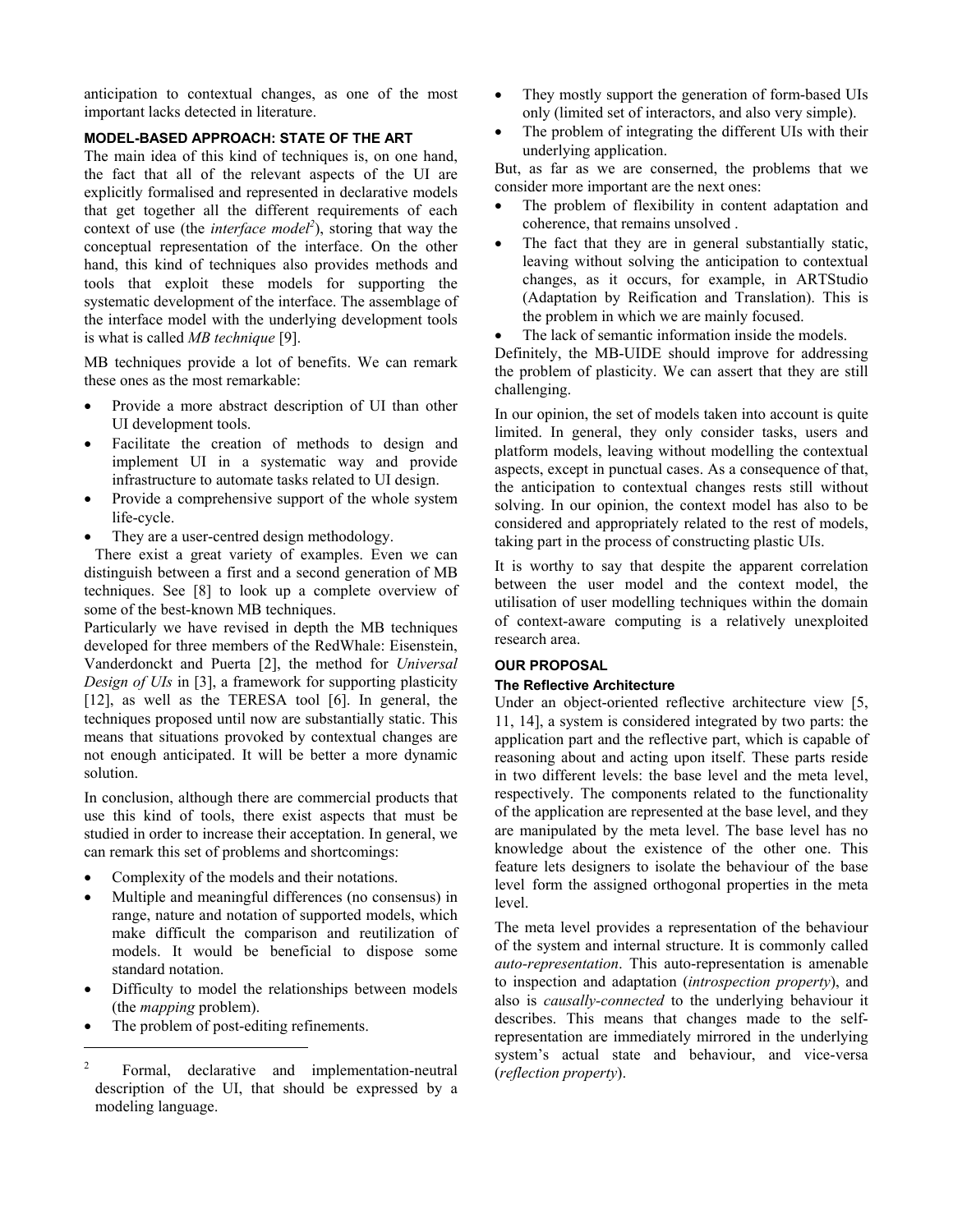Our objective consists of developing a system capable of adapting the UI according to a set of conditions related to the context of use. These conditions will be modelled and treated isolatedly in the meta level, with the aim of providing the required adaptation. The part destined to the functionality will reside in the base level of the architecture. Both of them will be independent each other. That way, in the base level, following the abstraction principle, the system work without any conception of interface. This will be taken on in the meta level at runtime, fixing which concrete interface components will represent the functionality described by the abstract components, depending on the contextual situation (final device, the user's profile and other runtime conditions). This will be the main responsibility of the meta level and it will be realised in a transparent way to the user.

Moreover, following the *component-oriented programming approach*, the base level can be formed, independently of his functionality, by a control structure similar to a *states machine*, where each state is associated to a dialog, identified in the design phase. The transition from one state to another one will not be realised until the user provides the necessary information and this is validated. Again this validation task is to be done by the meta level. Figure 1 represents that idea.

**Fig. 1.** Reflective architecture and distribution of responsibilities



#### **Plastic UIs Development Framework**

The models that we consider relevant from the point of view of this kind of UIs are the next ones: user model (UM), task model (TM), domain model (DM), dialogue model (DgM), presentation model (PM), platform model (PltM) –explicit expression of the target platforms in terms of quantified physical resources-, spatial model (SM) –the detailed spatial model from the real world-, and finally the contextual model (CM) -to take into account daily aspects, which also can influence in the adaptation.

Apart from these models, there are other specifications that also take part in the process: the *Abstract User Interface* (AUI) and the *Concrete User Interface* (CUI). We define the AUI as an abstract specification of the layout of the resulting interface (set of abstract interactors), as a static structure, as well as a description about how the UI evolves over the time. It is high-level and appliance-independent. We define the CUI as a concrete instance of an AUI, lowlevel and appliance-dependent. Lets go to outline the general description of our framework.

- Composed of two sequential phases called *Abstract Rendering Process* (ARP) and *Concrete Rendering Process* (CRP) respectively, in which vary the set of models to take part. The first stage is in charge of obtaining the AUI. The models that intervene are the next ones: SM, TM, DM, UM and DgM. The second stage manages the selection of the set of final interactors, which reside in the PM, according to all the contextual information represented in the next models: UM, SM, PltM and CM, and also ruled by the DgM. More concretely, it is in charge of translating each abstract interface object in the AUI to a concrete interface object according with the current situation. As a result, this stage obtains the expected CUI, resulting from the restrictions propagation.
- We propose to use model repositories. This allows each model to populate a common area with the specific concepts it is responsible for capturing. We use a model repository for each rendering process, making possible to share concepts between the models.
- Equally, we consider necessary to use two groups of mapping rules, one for phase, to manage the relations in each group.
- There also intervene some ergonomic heuristics, style guidelines and usability patterns [13] in the second phase to manage the transformation from Abstract Interaction Objects (AIO) to Concrete Interaction Objects (CIO), according to some environmental circumstances and to preserve usability.

This model corresponds to a *shared model approach* that allows informing the other models of any change to any concept produced in the UI, providing so a propagation mechanism. The lack of a mechanism to propagate changes is one of the relevant limitations we have detected in the model-based tools we have analyzed.

These ideas have been inspired in the approach used in the Teallach system [4]. Figure 2 shows the sketch of our plastic UIs development framework, depicting all the relations among the models.